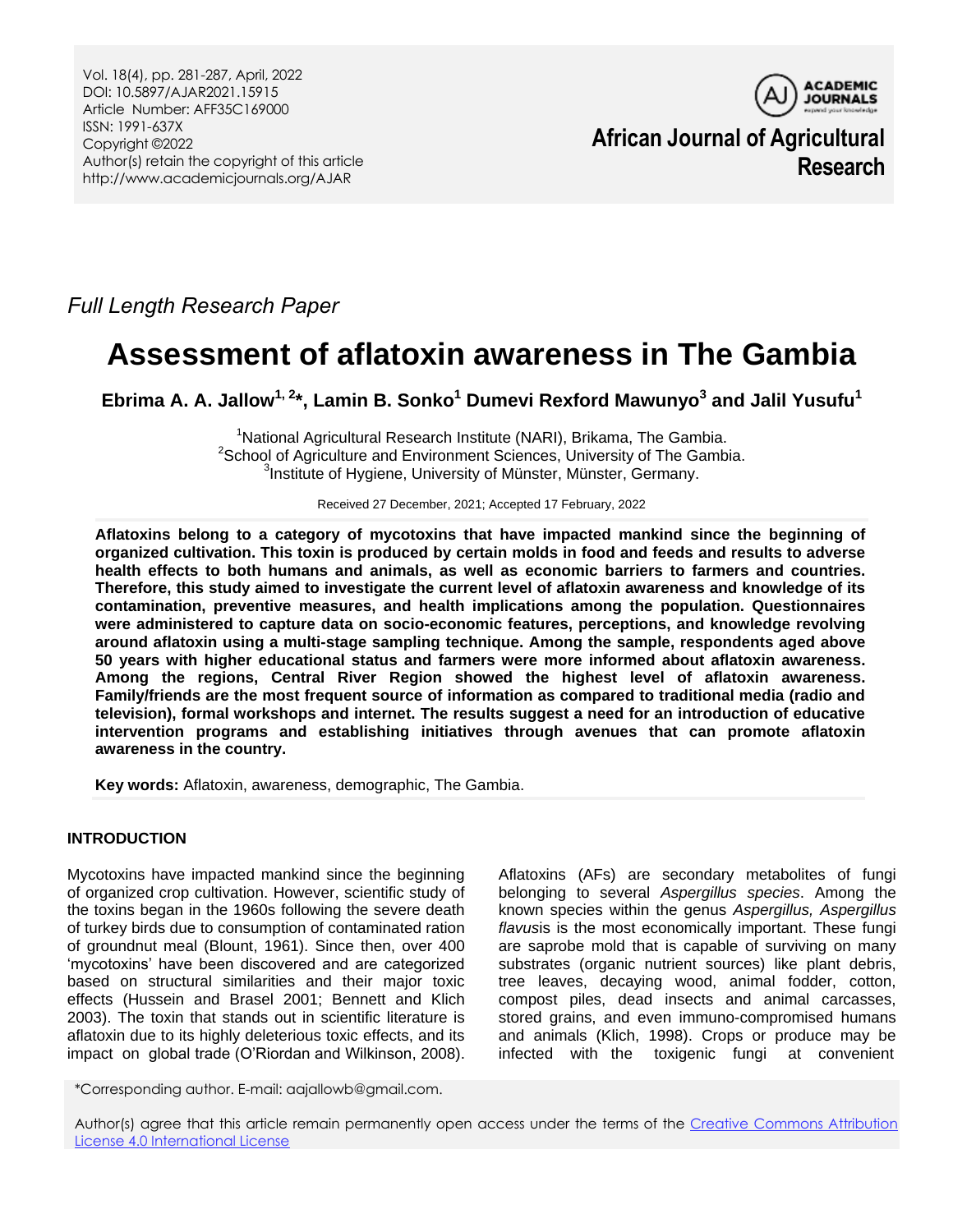environment conditions such as at a temperature of 25– 32°C, moisture content of 12–16% and relative humidity of 85% (Ledda et al.*,* 2017), mechanical damage of pods also induce insect infestation leading to infection.

The adverse health effects and economic barriers caused by these toxins demand a well-tailored aflatoxin management strategy (Bandyopadhyay et al., 2016). This should involve technologies inhibiting aflatoxin contamination along the entire value chain (Ayalew et al.*,* 2017; Njoroge, 2018) in conjunction with awareness programs. The significant decline of exportation on aflatoxin-susceptible crops like groundnut from The Gambia (Jallow et al., 2019) and Africa or all developing countries (Bhat and Vashanti, 1999; Otsuki et al.*,* 2001a) is a result of the excessive stringent measures ranging from 0 to 10 ppb by the importing countries. The difference between the EU (4ppb for maximum tolerance limits) and the Codex limits (15 ppb) would only save two lives for every one billion people (Otsuki et al., 2001b). In most cases, fungal infestation on produces or foodstuffs indicates a high possibility of contamination of at least one kind of the toxin. Such infestation causes low nutritional value and poor organoleptic properties, which affect feed intake by animals (Akande et al.*,* 2006) subsequently reduces livestock productivity and increases mortality (Zain, 2011).

Aflatoxin enormous health effects include carcinogenicity, mutagenicity, teratogenicity, oestrogenicy, neurotoxicity, or death based on the type, dose, sex, health, age, and nutritional status of the exposed being (Peraica et al., 1999; Hussein and Brasel 2001; Fung and Clark 2004; Lewis et al.,2005; Reddy et al., 2010). Available scientific evidence indicates aflatoxin can increase the rate of progression from HIV infection to AIDS (Jolly et al., 2013; Jolly, 2014). Studies conducted in Asia and Africa also revealed a high incidence of hepatitis B infection in populations with a significant or prevalent dietary exposure to aflatoxins (Bommakanti and Waliyar, 2007).

Good Agricultural Practices are among the best strategies to mitigate aflatoxin poisoning. The use of pest and disease-resistant plants, crop rotation, insect control and post-harvest control like proper drying, sorting, and removal of moldy foodstuff (Bruns 2003; Chulze 2010; Matumba et al., 2015).

A recent paper on a decade-long analysis showed the contamination trend of aflatoxin in groundnuts is within the acceptable limits of Codex Alimentarius (Jallow et al., 2019). However, there is limited data on the level of awareness amongst farmers and the general population about causes, preventive measures, and health implications of aflatoxin nationwide. This study was designed to measure the level of aflatoxin awareness among the population and generate evidence-based data to drive policy decisions that can help establish the right strategies for crop production, storage, exportation, and safe consumable farm produce. Furthermore, this research was also used to educate those ignorant about the consequences of aflatoxin and correct any misinformation amongst the less informed.

#### **MATERIALS AND METHODS**

The demographic of The Gambia comprises about 2.1 million people (Mackenzie et al., 2019) of about eight ethnolinguistic with a more acculturated people of traditions and cultures. A nationwide survey of structured questionnaires was designed and an in-person interview conducted involving 325 respondents to capture the socio-economic features, perceptions, and knowledge of aflatoxin among the populace. The questionnaire data was collected by trained professionals after obtaining consent from participants. The word aflatoxin being technical was translated and explained to the interviewee in their respective local languages. Some of the demographic information collected included age, sex, marital status, household size, education level, and occupation as shown in Table 1. Respondents were also asked aflatoxin related questions such as the causes, aflatoxin associated diseases, preventive measures, and the source/media (radio, TV, workshop, family/friend and internet) of their information were recorded. All respondents were randomly selected using multi-stage sampling technique that is sequencing from the region, district to the community as demarcated in Figure 1 by Jallow et al. (2021).

#### **Statistical data analysis**

Data obtained from the questionnaires were manually recorded, doubled checked for validation and transformed into a Microsoft Excel file. The Excel file was exported into Statistical Package for Social Sciences SPSS 17.0 (2009) for further analysis. Descriptive statistics, such as frequencies and percentages, were calculated using cross-tabulation in Excel. All statistical tests with Alpha or pvalues less than 0.05 were considered statistically significant. Factors associated with aflatoxin awareness were investigated using multivariate logistics regression analysis models.

### **RESULTS AND DISCUSSION**

Of the overall 325 respondents, 159 (49%) had some knowledge or heard of aflatoxin, whereas 166 (51%) did not. Figure 1 illustrates the level of aflatoxin awareness amongst the various regions in The Gambia. Central River Region (CRR) has the highest level of awareness 34 (68%), Lower River Region (LRR) 36 (72%) has the second highest level, followed by Upper River Region (URR) 26(52%) and NBR (40%), while the lowest values were recorded in West Coast Region (WCR) 19(38%) and Greater Banjul Area (GBA) 24 (32%). Surprisingly NBR scored low even though being the main hub for the cultivation of most aflatoxin prone crops like groundnuts and maize.

The demographics strata of all survey respondents that answered "yes" to the question "Have you heard/know about aflatoxin" is depicted in Table 1. It was observed that the trend of aflatoxin awareness declines from elderly people down to younger ones. People older than age fifty  $(≥50)$  have a better awareness 54 (64%),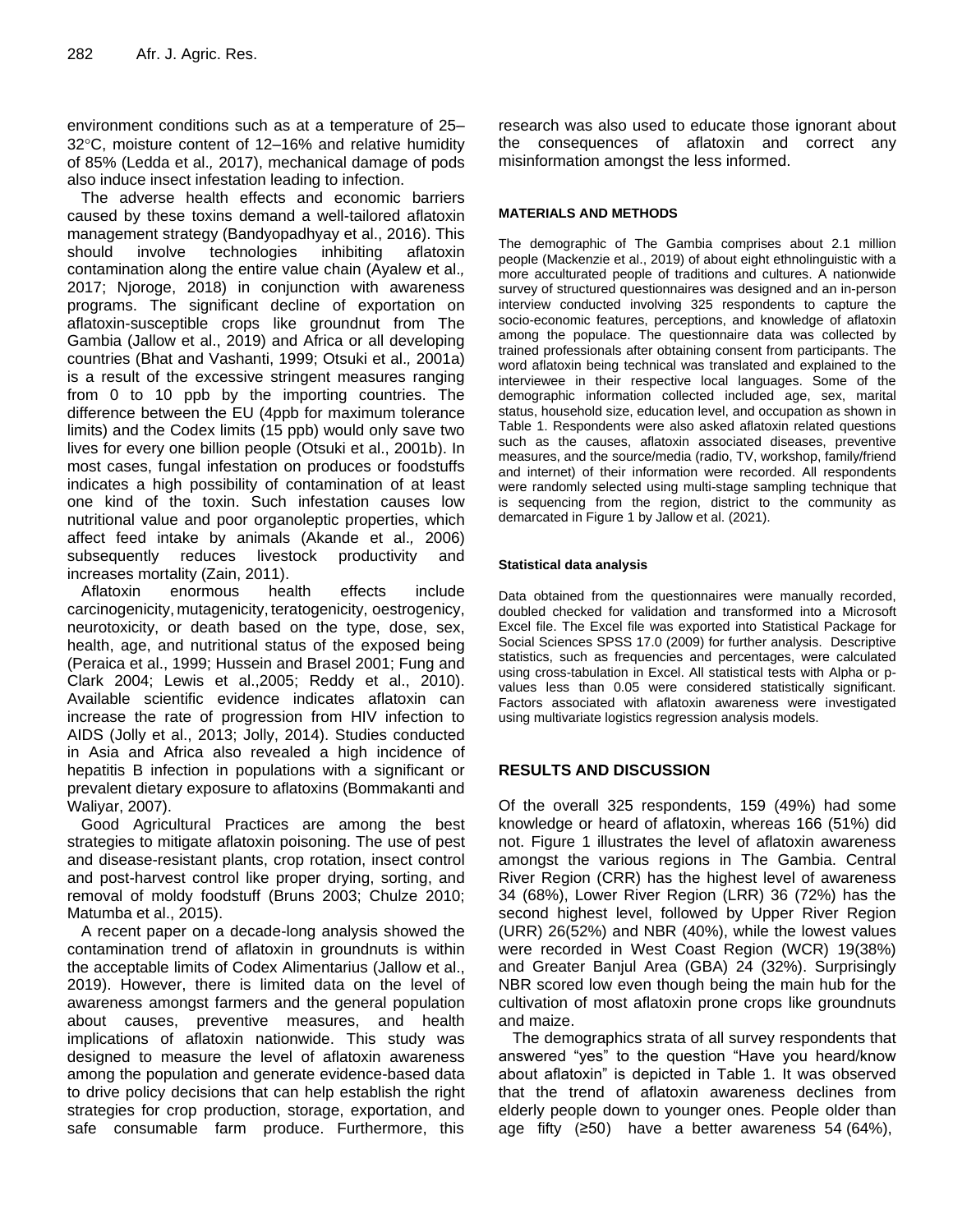| Variable               | Group           | n   | <b>Yes</b> | $\%$ |
|------------------------|-----------------|-----|------------|------|
| Age                    | $20$            | 14  | 6          | 43   |
|                        | 20-29           | 66  | 24         | 36   |
|                        | 30-39           | 93  | 40         | 43   |
|                        | 40-49           | 67  | 35         | 52   |
|                        | ≥50             | 85  | 54         | 64   |
|                        | Male            | 176 | 95         | 54   |
| Sex                    | Female          | 149 | 64         | 43   |
| Married                | Married         | 258 | 136        | 53   |
|                        | Single          | 67  | 23         | 34   |
| Household size         | $\leq 5$        | 155 | 35         | 23   |
|                        | >5              | 170 | 124        | 73   |
| <b>Education level</b> | None            | 173 | 90         | 52   |
|                        | Primary         | 58  | 29         | 50   |
|                        | Secondary       | 67  | 29         | 43   |
|                        | Tertiary        | 21  | 6          | 29   |
|                        | University      | 6   | 5          | 83   |
| Occupation             | Civil service   | 21  | 11         | 52   |
|                        | <b>Business</b> | 126 | 49         | 39   |
|                        | Farmer          | 111 | 74         | 67   |
|                        | other           | 67  | 25         | 37   |

**Table 1.** Socio-demographics of respondents to aflatoxin awareness.

n= total persons within groups.



**Figure 1.**National demographics of aflatoxin awareness based on regional distribution.

followed by the age range (40 - 49) with (52%). The least uninformed age group about aflatoxin was 20-29 with (36%). It was also discovered that male respondents 95(54%) are more aware than their counterpart females 64 (43%). Likewise married people seem to know of aflatoxin 136 (53%) than singles 23 (34%). Similarly,

larger families or households 124 (73%) also had more knowledge of the toxin than small household sizes of 35 (23%). As would be expected, people with higher educational status, thus up to university level 5 (83%), are the most informed of what aflatoxin is as compared to the rest in the educational cadre. Overall, a large number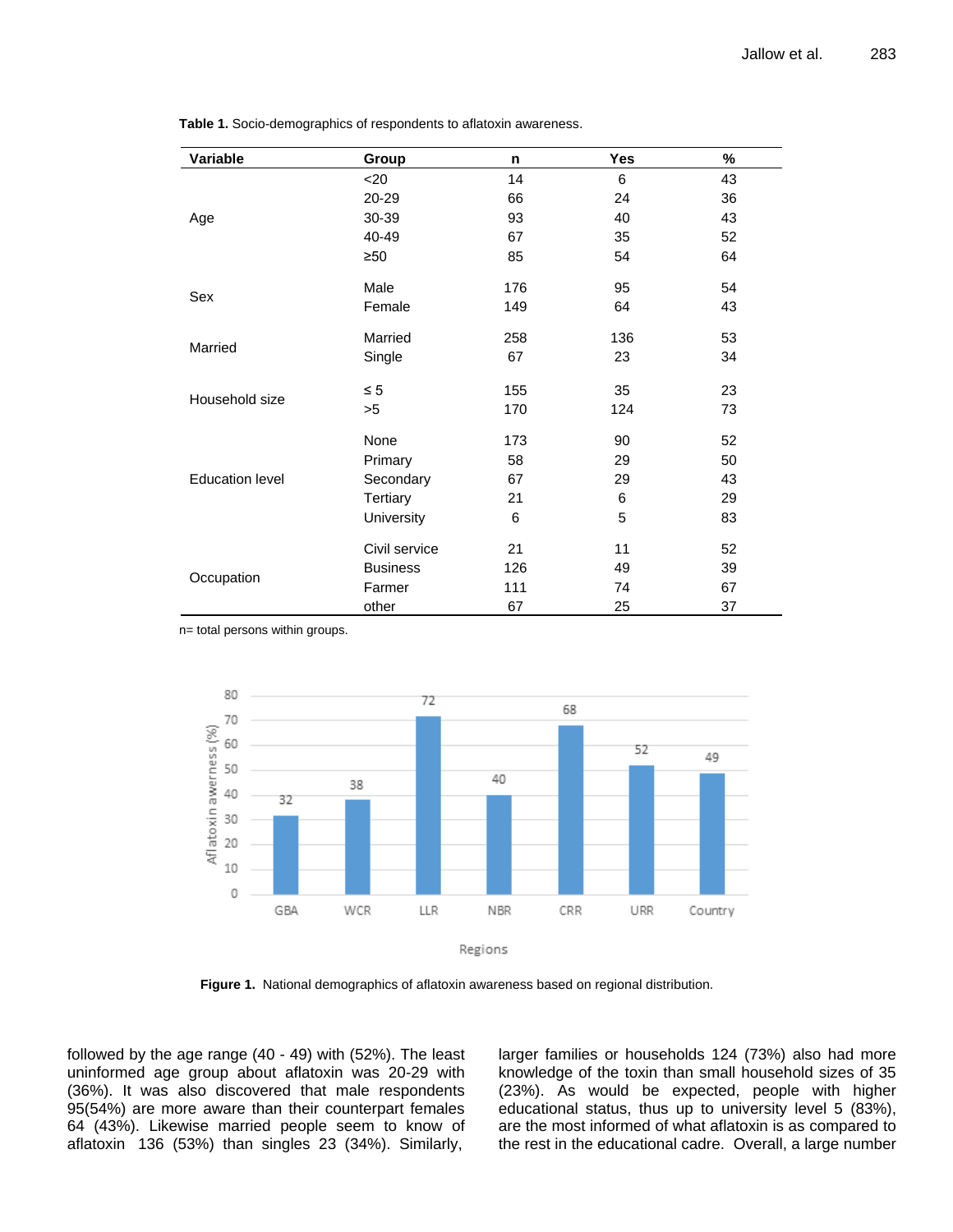

**Figure 2.** Source of aflatoxin awareness.

of our research respondents had no formal education. However, it was amazing to notice a reverse correlation between the level of education and aflatoxin awareness. Ninety participants (90), thus 52% of people with little or no education were more informed about aflatoxin as compared to people of primary education (50%), secondary education (43%), and Tertiary education (29%). Table 1 shows that farmers (67%) are the most knowledgeable about aflatoxin in comparison to other working classes such as Civil servants (52%) and business owners (39%). Others which include artists, mechanics, tailors, drivers etc. combined were the least informed (37%).

An insight into the extent of knowledge of the interviewees who had some information about aflatoxin were further investigated in terms of causes, preventive measures, and health consequences of aflatoxin contamination. Of the causes of aflatoxin investigated includes, unexpected rains recorded (49%), relative humidity (19%), and moisture content (22%). Moisture Content (MC) refers to the amount of water in a grain/ seed; while water activity (aW) refers to the availability of water to microorganisms to enable interaction within the grain/seed. Research revealed microbial or fungal growth can be enhanced with a minimum  $a_w$  level of 65% (Giorni et al.*,* 2012). To decrease and control the MC of grain/seed, various control measures such as the use of super absorbent polymers (SAPs) are used to mix with grain/seed to lower the MC of the grain/seed (Mbuge et al.*,* 2016). Desiccants like silica gel, quick lime, calcium chloride and zeolite seed drying beads have also been used in drying grains/seeds for storage (Kiburi et al., 2014). Other significant causes of aflatoxins that were considered also includes, Poor agronomic practice 39 (25%) like delay in sowing, weeding, fertilizer application, tinning etc. It was revealed in this research that significant respondents (20) were ignorant about fungi infestations and poor post-harvest practices (8%) could be the real cause of aflatoxin. The knowledge on

temperature and mechanical damage was 3 (2%) and 11 (7%) respectively, while poor land preparation, which includes improper clearing, burning, ploughing etc., was completely unknown (0) to be a cause of aflatoxin contamination. Our investigation to inquire about the awareness of participants about the preventive measures to mitigate aflatoxin revealed, GPHA marks little above the average percentage of 86 (54%), GAP 20 (13%), while pest and disease control 16 (10%). Pest and disease control was not well known as a precautionary measure. Similarly, knowledge about proper land preparation and the farming system was less than 10%. Data gathered concerning awareness about health implications of aflatoxin disclosed many participants wrongly assumed liver cancer 54 (34%) to be heart disease. The same wrong organ identity or misinterpretations was also observed by Xu et al. (2007). In addition, Stunted growth scores 1 (1%), and others (vomiting, heartburns etc.) 35 (36%), Immune suppression and death were unheard of to be consequences of afflation.

Enquiry into the sources of information about aflatoxin in this study showed family/friends to be the highest (58%) ranked source of aflatoxin awareness followed by traditional media, radio and TV (36%) and (16%), respectively. Workshops (6%) and the internet (2%) were the least sources of information (Figure 2). This can be explained by the fact that, Workshops are organized on rare occasions with a few trainees who are mostly academics, technicians, or professionals. Furthermore, Internet access is available only in the urban areas with high tariff rates and poor internet connectivity issues. The trend is similar to James et al. (2007) findings, which sequenced radio, TV and family as the respective awareness source.

Majority of the farmers in The Gambia practice subsistent farming that applies traditional and cultural farming systems. The priority for most of these farmers is increasing crop productivity as opposed to increasing quality. However, due to Aflatoxin being colorless, odorless, and invisible, contaminated foods may be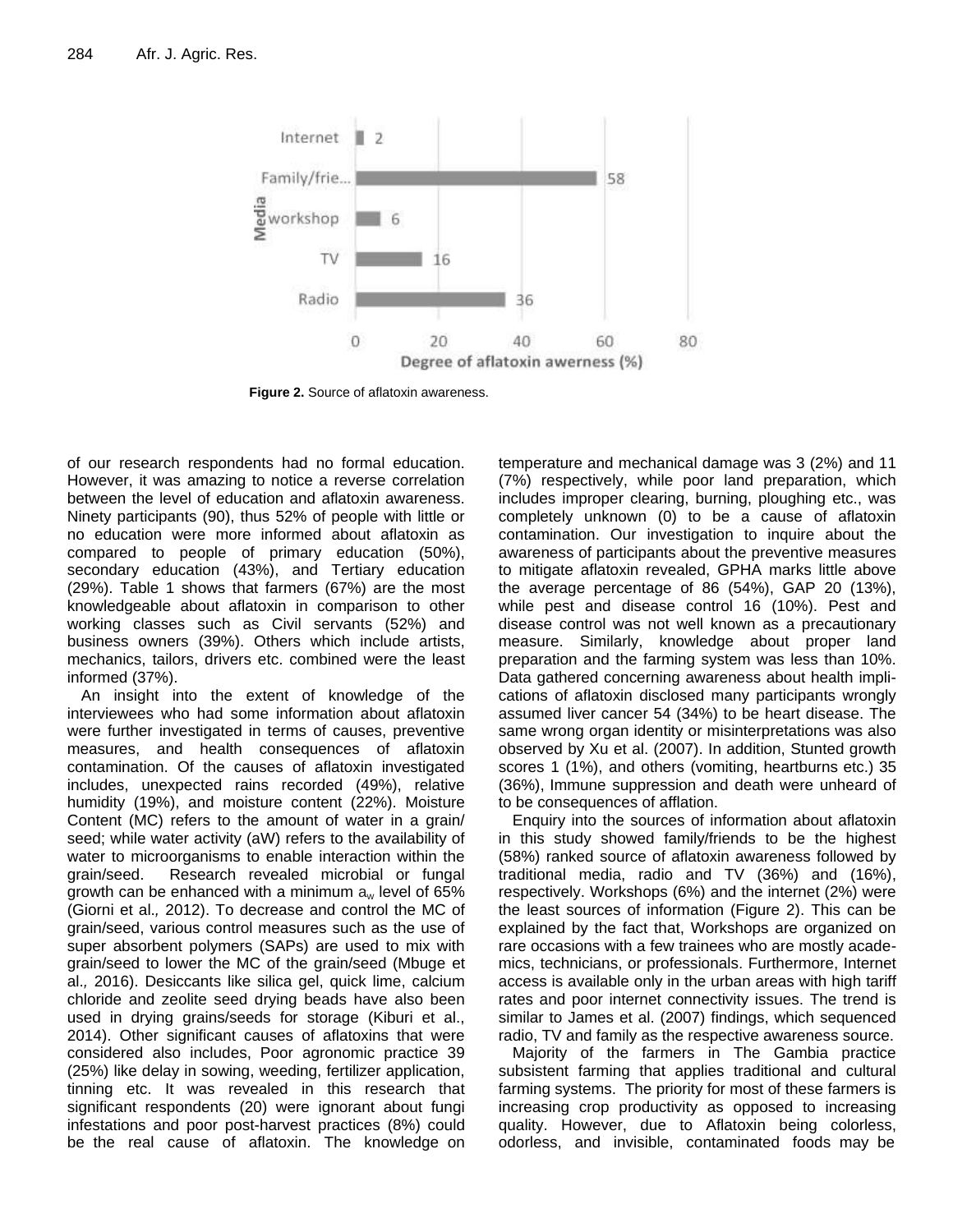perceived as safe and edible. Unfortunately, Farmers and consumers have virtually no access to aflatoxin testing methods or facilities, therefore the concept of consuming aflatoxin free food or feeds cannot be assured. Also farmers do not see the need to adopt aflatoxin control measures or employ strict post-harvest practices since it might be time consuming and increase the cost of productivity. Furthermore, local trade fairs or markets do not provide premium prices for aflatoxin free produces.

Various studies have shown that the level of education positively influences informed behaviors of consumers toward their food safety and risk factors awareness (Ezekiel et al.*,* 2013; Alimi et al.*,* 2015; Matumba et al.*,* 2015). Also, Kumar and Popat (2010) noted that awareness of AFs was affected by socio-economic factors such as education level, farm size, membership in agricultural innovation platforms, market structures, financial incentives, were all contributory factors to the overall perception of aflatoxin. Otherwise, knowledge of aflatoxin is predominant only in countries that experienced outbreaks of aflatoxin poisoning (aflatoxicosis) in the past. For example, 2016 in Tanzania, 2015 in Ethiopia and in most African and developing countries Stepman (2018).

This research echoes the views and knowledge about aflatoxins in The Gambia. The outcome of this survey revealed a low national awareness of 49% amongst the investigated populace, which indicts a decline from the 88% awareness found in 2007 in a study by Xu et al. (2007) in The Gambia. However, it"s worthy to indicate Xu et al. (2007) had a very small sample size of only 25 respondents. Overall, married males, highly educated people and farmers had more knowledge about aflatoxins. This could be because produce that are mainly susceptible to aflatoxin (groundnut, maize etc.) are mainly grown by men in the country. Women continue to face challenges like poverty, access to farmlands, implements, owning media sources like radio, TV and limited time for recreation (continuous chores) might be the reasons for the low awareness. This is corroborated by Schuler et al. *(*2006). This observation is different from the studies of Sabran et al. (2012; Saulo and Moskowits (2011) who indicated that women had a greater knowledge of fungal and aflatoxin awareness. The awareness of large family sizes could mean couples (polygamous) discuss and exchange knowledge on farming practices and aflatoxin among them as is locally accustomed to. The same reason explains why larger household sizes score higher awareness than smaller family sizes (Table 1). This contradicts Udomkun et al. (2018) study that large households were observed to be less knowledgeable and less aware about aflatoxin contamination compared to small households. To correlate the effects of occupation to the knowledge of aflatoxin, this study reveals a significantly high awareness of farmers (67%) than the findings of James et al. (2007) which recorded 53.2% AFs awareness. Makau et al. (2016) reported about 38.5%, while similar studies by

Issah et al. (2015) reveals that 78% of 240 respondents were aware of aflatoxin. Another research by Marechera and Ndwiga (2014) also reported a much higher percentage (92.5%) of aflatoxin awareness of farmers in Kenya. The level of farmer awareness was relatively high given that most respondents from rural communities happen to be farmers. Other non-farming careers had respective low knowledge of aflatoxin. The elderly (≥50) being more aware than younger ages (<30) could be caused by rural-urban exodus in search of better opportunity and higher and quality education. The irregular migration (backway) especially to Europe has also eroded the younger potential farmers. The lack of ready market with premium prices has caused a shift in the cultivation of aflatoxin susceptible crops.

This paper reveals a low awareness (<50%) of causes, preventive measures, and health implications of aflatoxin Table 2. Due to the ubiquitous nature of aflatoxigenic fungi in the environment, aflatoxin contamination could occur during pre- or post-harvest by various factors (Kajuna et al.*,* 2013); although correspondents were less acquainted with poor postharvest practice as a cause of aflatoxin 8(5%). Interestingly, good post-harvest practices rated the highest in the prevention of aflatoxin 86 (54%). A similar study revealed low levels of knowledge about mycotoxins in poultry feed by both feed processors and farmers where a majority (> 50%) were not aware of these toxins, their occurrence, predisposing factors, and dangers to both animals (Nakavuma et al.*,* 2020), and the possible entry of these toxins into the human food chain (Nemati et al.*,* 2014; Ráduly et al.*,* 2020).

Exposure to AFs is through ingestion of contaminated food and feeds (IARC (2004). Inhalation and direct contact through the skin or the mucous membrane is another path to exposure (Kemppainen et al.*,* 1998; Boonen et al., 2012). A short-term exposure to high levels of AFs poisoning through diet may cause severe acute aflatoxicosis that could lead to fulminant high fever, rapid jaundice, edema of limbs liver failure and death. Chronic exposure is a long-term insidious interaction to low minutes of AFs poisoning usually resulting to subclinical diagnosis and hence difficult to recognize thus the low awareness. However, it"s also linked to adverse health outcomes (FDA, 2012).

Media is a great tool to create awareness. Yet, if awareness programs or publications are not harness by scientific facts it could generate unforeseen negative consequences. Sensational magazine headlines "Kenkey causes cancer" (James et al., 2007) could cause public fear, distrust in science leading to refusal and rejection of credible scientific information and recommendations thus creating barriers to behavioral change.

### **Conclusion**

The outcomes of this research provided an insight into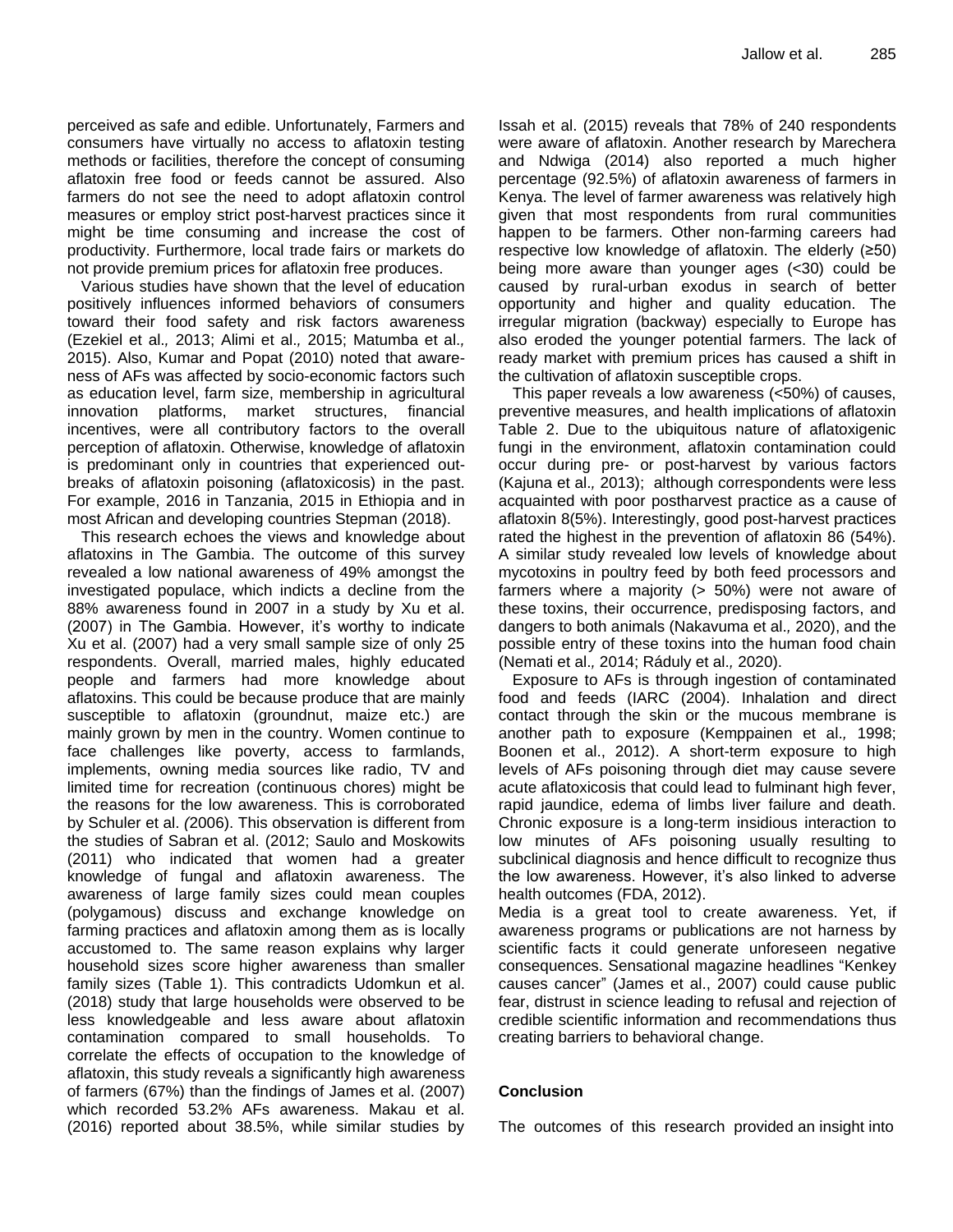**Table 2.** The causes, prevention and health consequences of aflatoxin.

| Variable                                                                 | <b>Number of respondents</b> | <b>Percent</b> |
|--------------------------------------------------------------------------|------------------------------|----------------|
| <b>Cause of aflatoxin</b>                                                |                              |                |
| Rain during harvest/drying                                               | 78                           | 49             |
| Relative Humidity (RH)                                                   | 30                           | 19             |
| Moisture content (MC)                                                    | 35                           | 22             |
| High temperature                                                         | 3                            | $\overline{c}$ |
| Drought                                                                  | 6                            | 4              |
| Insects/rodents infestation                                              | 18                           | 11             |
| Fungi infestation                                                        | 20                           | 13             |
| Land preparation (clearing, ploughing etc.)                              | $\Omega$                     | 0              |
| Poor agronomic practice (late sowing, weeding, tinning, etc.)            | 39                           | 25             |
| Poor post-harvest practice (late harvest, drying, storage etc.)          | 8                            | 5              |
| Mechanical damage                                                        | 11                           | 7              |
| <b>Prevention of aflatoxin</b>                                           |                              |                |
| Land preparation (proper clearing, ploughing etc.)                       | 10                           | 6              |
| Farming system                                                           | 5                            | 3              |
| Pest and disease control                                                 | 16                           | 10             |
| Good agronomic practice (GAP) (timely sowing, weeding etc.)              | 20                           | 13             |
| Good post-harvest practice (GPHA) (timely harvest, drying, storage etc.) | 86                           | 54             |
| Health implication of aflatoxin                                          |                              |                |
| Liver cancer                                                             | 54                           | 34             |
| Immune suppression                                                       | 0                            | 0              |
| Stunted growth                                                           |                              | 1              |
| Death                                                                    | 0                            | 0              |
| Others (vomiting, heartburns etc.)                                       | 35                           | 36             |

the general knowledge, practice, and perception, regarding aflatoxin in The Gambia. The paper therefore suggest a multi-dimensional approach from a policy designed that entail training, radio and TV broadcast in local languages about aflatoxin and with drama groups to demonstrate and build awareness on the causes, preventives and health risks associated with aflatoxins. This will ensure food security and food safety that safeguard the health and wealth of the general public.

## **CONFLICT OF INTERESTS**

The authors have not declared any conflict of interests.

### **ACKNOWLEDGEMENT**

This study was funded by the National Agricultural Research Institute (NARI) of The Gambia.

#### **REFERENCES**

Akande K, Abubakar M, Adegbola T, Bogoro S (2006). Nutritional and

health implications of mycotoxins in animal feeds: a review. Pakistan Journal of Nutrition 5(5):398-403.

- Alimi BA, Oyeyinka AT, Olohungbebe LO (2015). Socio-economic characteristics and willingness of consumers to pay for the safety of fura de nunu in Ilorin, Nigeria. Quality Assurance and Safety of Crops and Foods. Quality Assurance and Safety of Crops and Foods 8(1):81-86.
- Ayalew A, Kimanya M, Matumba L, Bandyopadhyay R, Menkir A, Cotty PJ (2017). Controlling aflatoxins in maize in Africa: Strategies, challenges and opportunities for improvement. Achieving Sustainable Cultivation of Maize 2:1-24.
- Bandyopadhyay R, Ortega-Beltran A, Akande A, Mutegi C, Atehnkeng J, Kaptoge L, Cotty PJ (2016). Biological control of aflatoxins in Africa: Current status and potential challenges in the face of climate change. World Mycotoxin Journal 9(5):771-789.
- Bennett JW, Klich M (2003). Mycotoxins. Clinical Microbiology Reviews 16:497-516.
- Bhat RV, Vashanti S (1999). Occurrence of aflatoxins and its economic impact on human nutrition and animal feed. The New Regulation. Agricultural Development 23:54-56.
- Bommakanti AS, Waliyar F (2007). Importance of Aflatoxins in Human and Livestock Health. International Crops Research Institute for the Semi-Arid Tropics. http://www.icrisat.org/aflatoxin/health.asp (accessed 02.01.07).
- Boonen J, Malysheva SV, Taevernier L, Di Mavungu JD, De Saeger S, De Spiegeleer B (2012). Human skin penetration of selected model mycotoxins. Toxicology 301(1-3):21-32.
- Bruns HA (2003). Controlling aflatoxin and fumonisin in maize by crop management. Toxin Reviews 22:153-173.
- Chulze SN (2010) Strategies to reduce mycotoxin levels in maize during